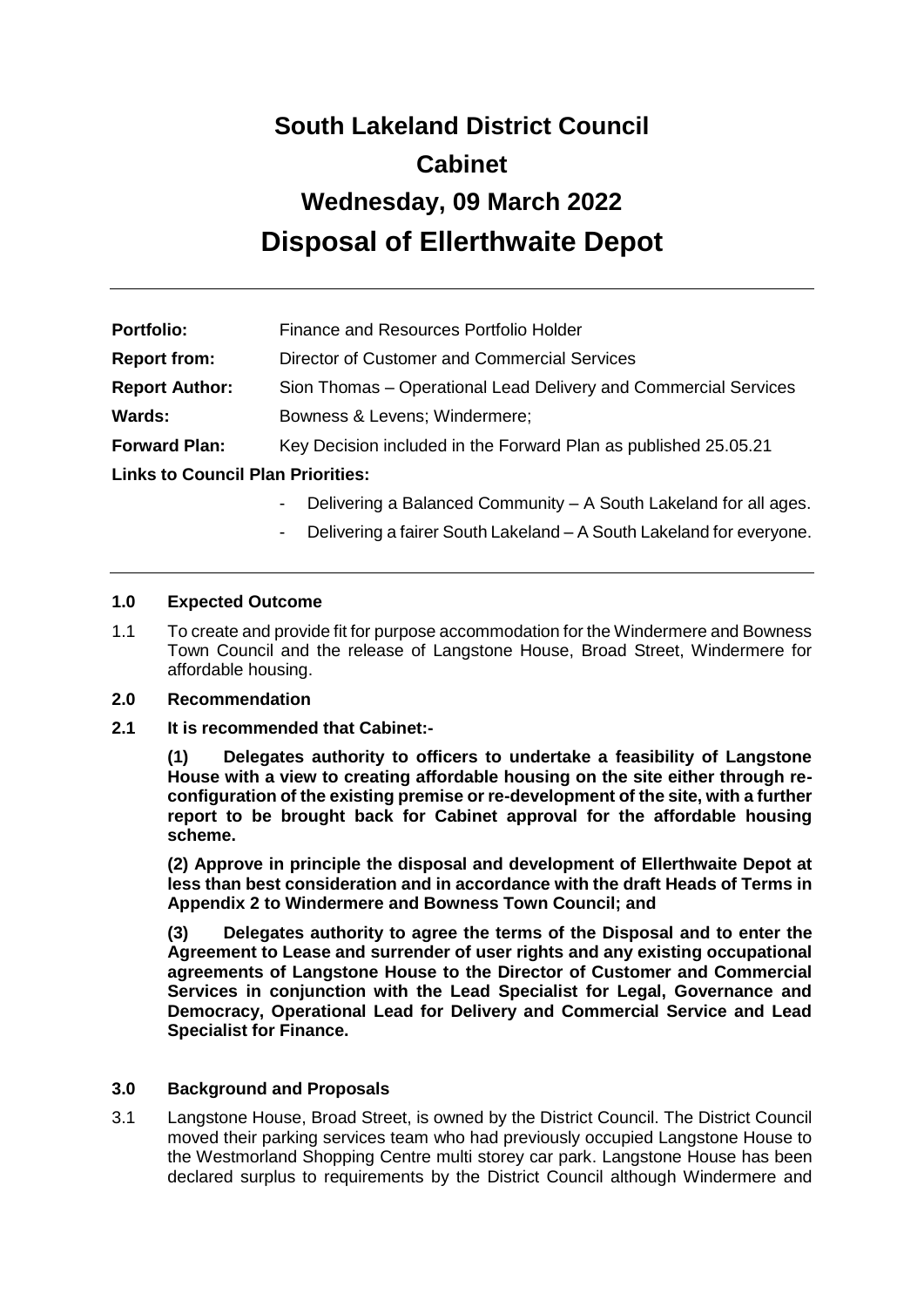Bowness Town Council have statutory user rights and remain in occupancy indefinitely. The District Council have previously considered developing Langstone House for affordable housing for the local community.

- 3.2 Windermere and Bowness Town Council have statutory user rights in Langstone House which arose to assist local councils after local government reorganisation and under the provisions of under the Local Authorities (England) (Property etc) Order 1973. The District Council have been working alongside Windermere and Bowness Town Council with a view to finding an alternative location for the Town Council in order to realise the potential of Langstone House as affordable housing.
- 3.3 As part of the Asset review undertaken by the District Council, Ellerthwaite Depot located in Broad Street car park which is also surplus to requirement was put forward for development to create a new commercial unit close to the Town centre which could be leased by the authority for a commercial rent.
- 3.4 Following discussions with the Town Council it was agreed that officers would undertake a feasibility study to understand if Ellerthwaite Depot could be developed to provide suitable accommodation for Windermere and Bowness Town Council. The Council's property services provider has developed designs to meet the needs and standards as requested by the Town Council and the Town Council have agreed in principle to relinquish their user rights in Langstone House in return for a refurbished and re-configured depot building. The proposed design can be seen in Appendix 1 and draft Heads of Terms's in Appendix 2.
- 3.5 As well as the asset transfer of Ellerthwaite Depot, Windermere and Bowness Town Council have requested 1 No. designated car parking space in Broad Street car park next to the depot and to be consulted and approve the end use of Langstone House to ensure that Langstone House is to be used for affordable housing in the future and not developed for other commercial uses. Whilst the overall outcome for the site is to be agreed with Windermere and Bowness Town Council, agreement over delivery model and any housing provider engagement will be limited to the District Council and new Authority to approve.
- 3.6 When entering into land transactions, local authorities are required to obtain the best consideration reasonably obtainable except with the consent of the Secretary of State. Under the Local Government Act 1972, General Disposal Consent (England) 2003, local authorities may make a disposal for less than best consideration in the following circumstances:
	- a) The local authority considers that the purpose for which the land is to be disposed is likely to contribute to the achievement of any one or more of the following objects in respect of the whole or any part of its area, or of all or any persons resident or present in its area.

i)the promotion or improvement of economic well-being.

ii)the promotion or improvement of social well being

iii)the promotion or improvement of environmental well-being.

- b) The difference between the unrestricted value of the land to be disposed of and the consideration for the disposal not to exceed £2,000,000.
- 3.7 To conclude, it is the future development of affordable housing on the Langston House site which justifies the less than best terms for the lease to the Town Council. It is important to note that justification of a less than best consideration for a less than best transaction can only be confirmed once the results of the feasibility study are known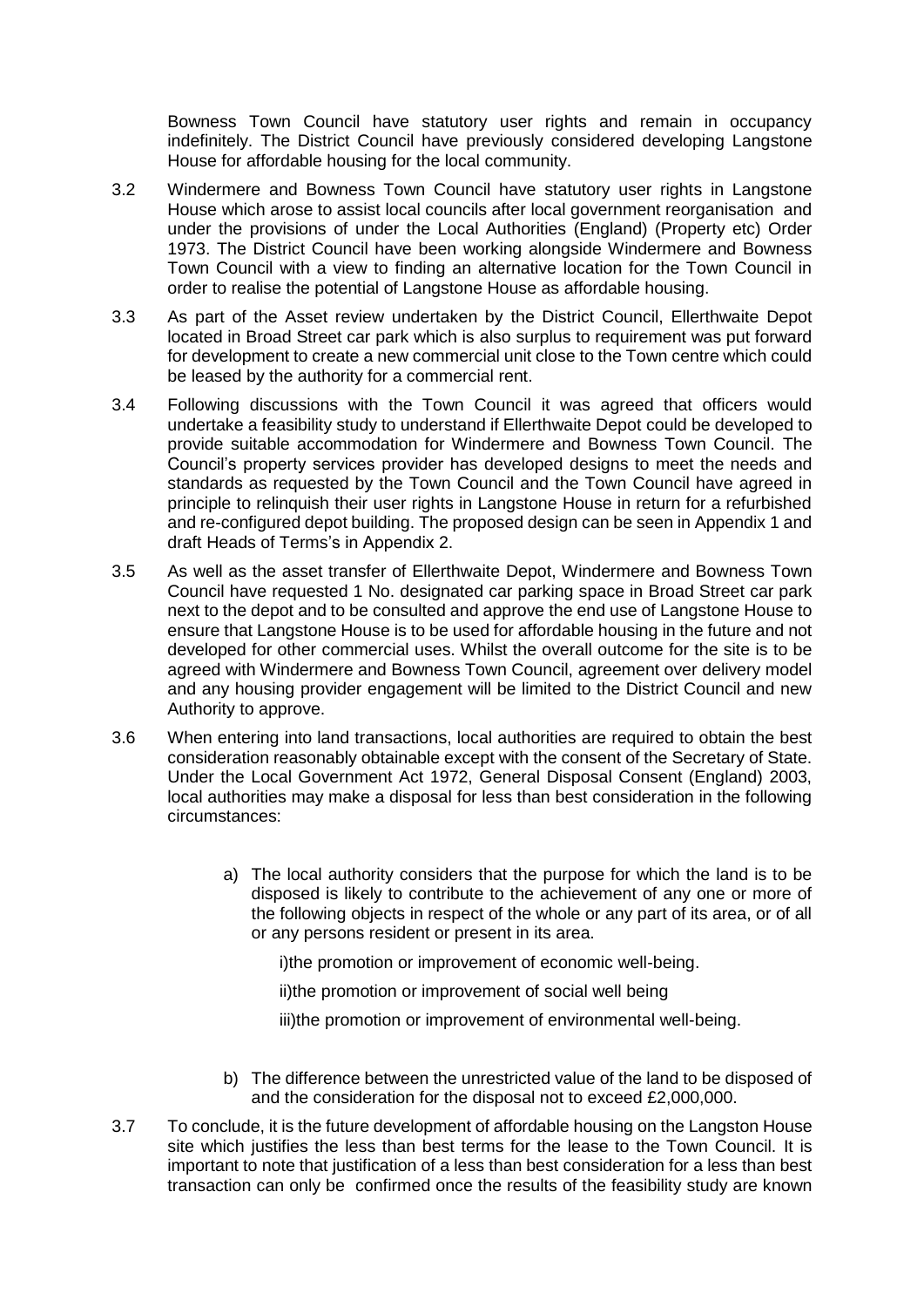and providing further that the results of the feasibility study confirms that an affordable housing scheme on the Langstone House site is viable (and subject to further report to Cabinet as mentioned above). Officers are seeking approval to develop the Ellerthwaite Depot and undertake an asset transfer to Windermere and Bowness Town Council and to undertake a feasibility study on Langstone House to consider affordable housing before seeking a further approval for works required to Langstone House and subject to the outcome of the feasibility study. Officers will ensure that an affordable housing scheme is viable on Langstone House site prior to entering into any building contracts for the Ellerthwaite Depot scheme to ensure that the Council can justify the less than best leasehold transaction with the Town Council and can satisfy itself that such a transaction is not in breach of the Local Government Act 1972, General Disposal Consent (England) 2003.

# **4.0 Appendices Attached to this Report**

| <b>Appendix No.</b> | <b>Name of Appendix</b>                                            |
|---------------------|--------------------------------------------------------------------|
|                     | Proposed Design of Ellerthwaite Depot                              |
|                     | Draft Heads of Terms - Part II                                     |
|                     | Valuation of the existing and developed site of Ellerthwaite Depot |
|                     | Health, Social, Economic and Environmental Impact Assessment       |

(delete if no appendices attached)

# **5.0 Consultation**

- 5.1 Windermere and Bowness Town Council have been consulted throughout and have agreed to end their user rights in Langstone House in order to secure a new building within Broad Street, which will allow an affordable housing scheme to be taken forward for Langstone House.
- 5.2 Officers have consulted with the portfolio Holder, housing team, finance, legal and corporate management team prior to bringing this report to Cabinet for approval.

# **6.0 Alternative Options**

- 6.1 Do nothing this is not a favoured option as the Council fails to adhere to its asset management strategy to make the best use of its assets and fails to bring forward affordable housing for the Town.
- 6.2 To proceed with development of Ellerthwaite Depot for commercial rent only and continue with Windermere and Bowness Town Council using Langstone House. This is not a favoured option as whilst development of the depot would be in line with the Council Asset Management Strategy, it would fail to realise affordable housing units within the centre of Windermere.

# **7.0 Implications**

## **Financial, Resources and Procurement**

- 7.1.1 The current Capital Programme has already earmarked £90,000 for development of Ellerthwaite Depot for commercial use. Therefore, officers are not requesting any further Capital costs for this development but the development will no longer be for commercial letting.
- 7.1.2 The Council's estate management team through a Registered RICS Valuation surveyor has confirmed that the value of the unit when completed will be worth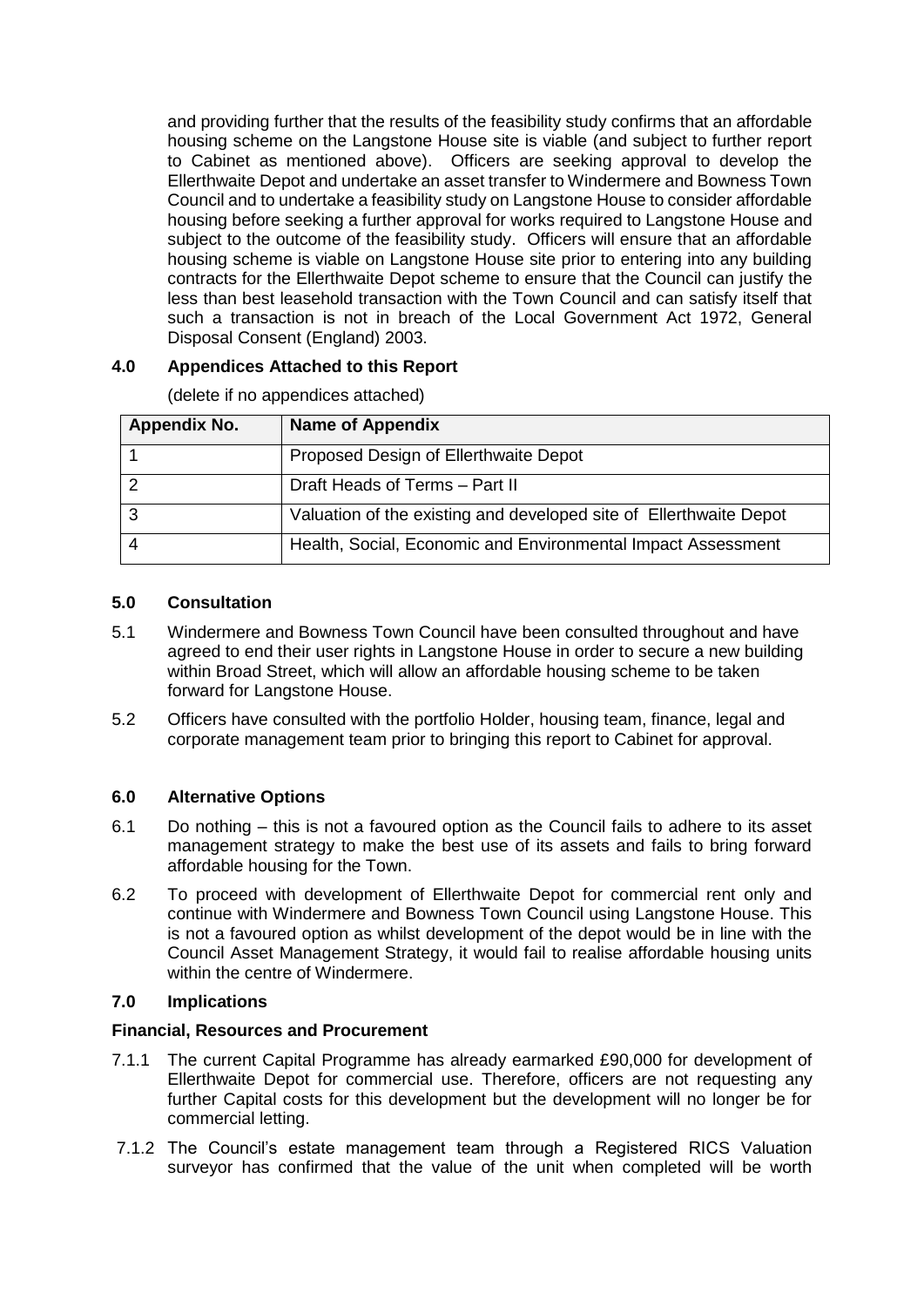£140,000 and a rental income of £8,000 per annum. Valuation as shown in Appendix 3.

- 7.1.3 Current premises expenses costs on Langstone House amount to £18,172/ annum. Whilst not all these costs can be omitted with the closure of Langstone House, it is estimated that until Langstone House is redeveloped, the premises expenses will reduce by £7,817.00. Therefore whilst the Council forgoes the rent to Windermere and Bowness Town Council, costs for the Council will also reduce in line with loss of income. Premises costs for Langstone House would be removed once it is redeveloped for affordable housing.
- 7.1.4 The proposed development of Langstone House for affordable housing would not be possible without Ellerthwaite Depot being developed and transferred at less than best to Windermere and Bowness Town Council. The development of Langstone House for development falls under the Local Government Act 1972; General Disposal Consent (England) Order 2003, and therefore the Local Authority may make a disposal for less than best consideration. In this instance, development of Langstone House would need to be purposed for affordable housing.

#### **Human Resources**

7. 2 There are no human resource implications with this proposal.

## **Legal**

- 7.3.1 In general, a local authority has a duty not to dispose of land for less than best consideration that can reasonably be obtained under the provisions of S123 Local Government Act 1972. However, under the Local Government Act 1972, General Disposal Consent (England) Order 2003, a local authority is able to dispose of land at an undervalue providing that undervalue does not exceed £2,000,000 and that the circumstances outlined in paragraph 3.6 above have been met.
- 7.3.2 Members are being asked to make decisions in principle on Ellerthwaite Depot before a feasibility study has been carried out on Langstone House which is hoped could justify a less than best consideration for the disposal of Ellerthwaite Depot. In addition, any 'in principle' recommendations in this report will be subject to the grant of planning permission for the change of use of Langstone House. Without the certainty of the results of the feasibility study on Langstone House (and without planning permission for change of use), Legal Services cannot confirm that a less than best transaction of Ellerthwaite Depot can be justified under the General Disposal Consent (England) Order 2003.
- 7.3.3 In addition, under the Subsidy Control Regime introduced in January 2021, the Council will be required to consider whether or not the terms of the disposal of Ellerthwaite Depot constitute a subsidy; and If so, to take steps to consider which International obligations need to be met. If the subsidy is found to be within the scope of UK-EU Trade and Co-operation Agreement then the Council must ensure that the subsidy meets the principles set out therein. Failure to do so could leave the Council exposed to Judicial Review. Furthermore, there are requirements for subsidies to be recorded transparently and in a timely manner. Officers will work with Legal Services to assess and progress these steps.
- 7.3.4 The user rights relating to the use of Langstone House by Windermere and Bowness Town Council will need to be surrendered or otherwise terminated in accordance with the requirements of any existing agreement.
- 7.3.5 Any other occupational rights in respect of the use of Langstone House by Windermere and Bowness Town Council or others will need to be surrendered in accordance with the terms of those agreements and any statutory provisions and/or time limits.